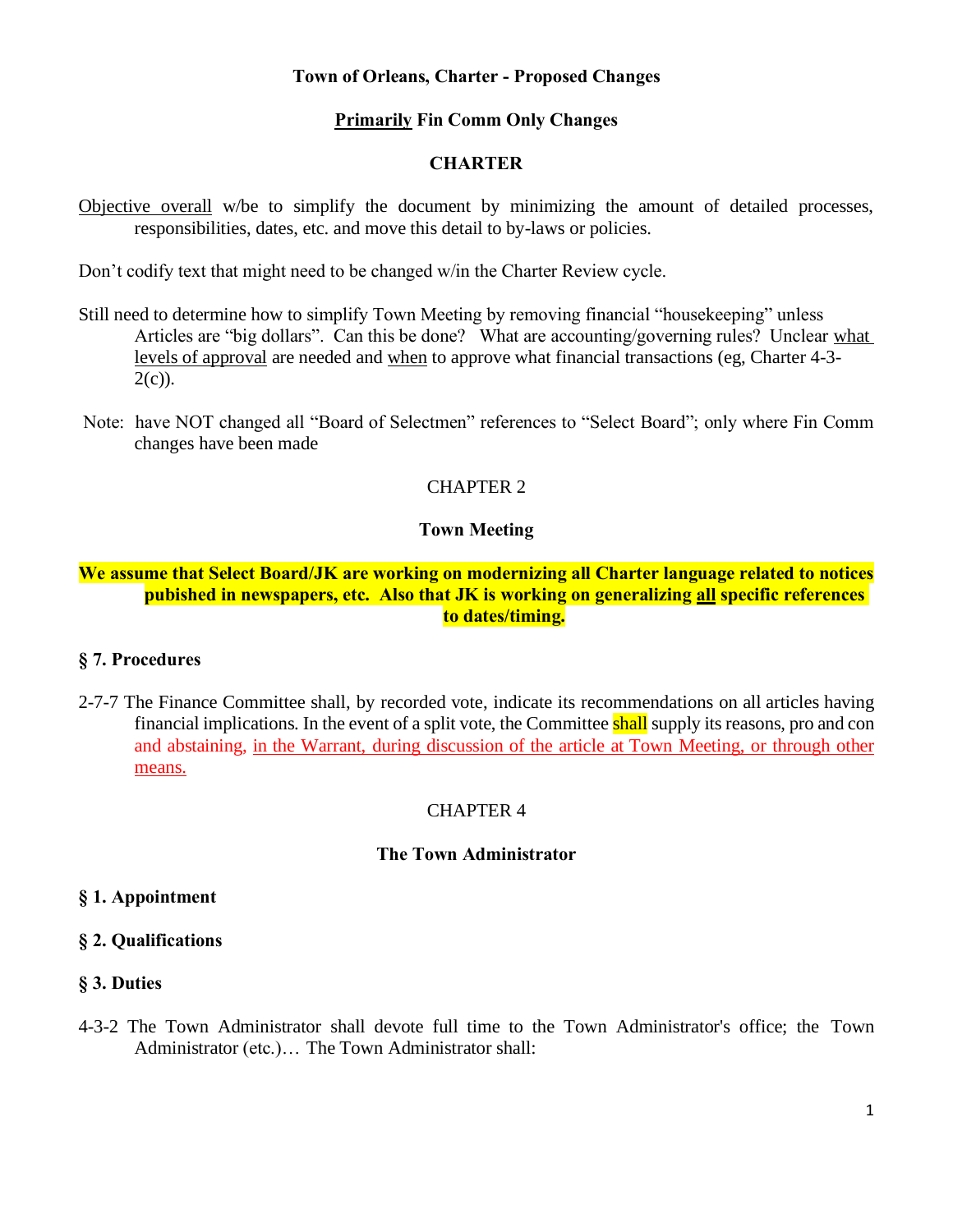- (a) Attend all meetings of the Board of Selectmen, except when excused, and shall have the right to speak but not to vote.
- (b) Assemble, prepare and present to the Board of Selectmen all annual operating and capital budgets of the Town and be responsible for the development and annual revision of the Capital Improvements Plan, working with the Finance Committee and the Capital Planning Committee.
- (c) Administer during the fiscal year the annual operating budget and capital outlay appropriations as voted by the Town to assure all such funds are expended or committed in accordance with General Laws, Charter, bylaws, and the Town Meeting votes relating thereto. The Town Administrator, with the approval of the Board of Selectmen and the Finance Committee, shall have the authority **under extraordinary circumstances** to transfer funds within the budget as long as the total budget is not increased.
- (d) Inform the Board of Selectmen on all departmental operations, fiscal affairs, general problems, and administrative actions, and to this end shall submit periodic written reports to the Board, no less frequently than annually and reporting at least quarterly to the Finance Committee on fiscal affairs.
- (e) Inform the Board and the Finance Committee on  $\alpha$  continuous regular basis regarding the availability of state and federal funds and how such funds might possibly relate to short-range and long-range needs and goals, and solicit and prepare applications for such grants.

# CHAPTER 5

**& 1. General Provisions** - NOTE - Chatham only specifically references the roles requiring elected officials and then a brief reference to vacancies - not all the info on how many of each, etc.

# CHAPTER 6

# **Appointed Multi-Member Bodies**

- **§ 1. General Provision NOTE: Chatham has almost nothing; their ref to Charter Review Committee is in Charter update section. Eastham goes through some of 6-1 - then none of the rest. Similarly for Wellfleet.**
- **If we have to have some/much of this - consider stopping after 6-1 and don't name all of the Committees since the list is incomplete and changes over time. But - if we no longer name them in the Charter - do we need to reassign responsibility to the Select Board? Or is that obvious?**

# CHAPTER 7

# **Citizen Participation, Election and Recall**

**§ 1. Citizen Awareness Participation - NOTE: much of this whole Chapter is procedural - why is it needed in the Charter?**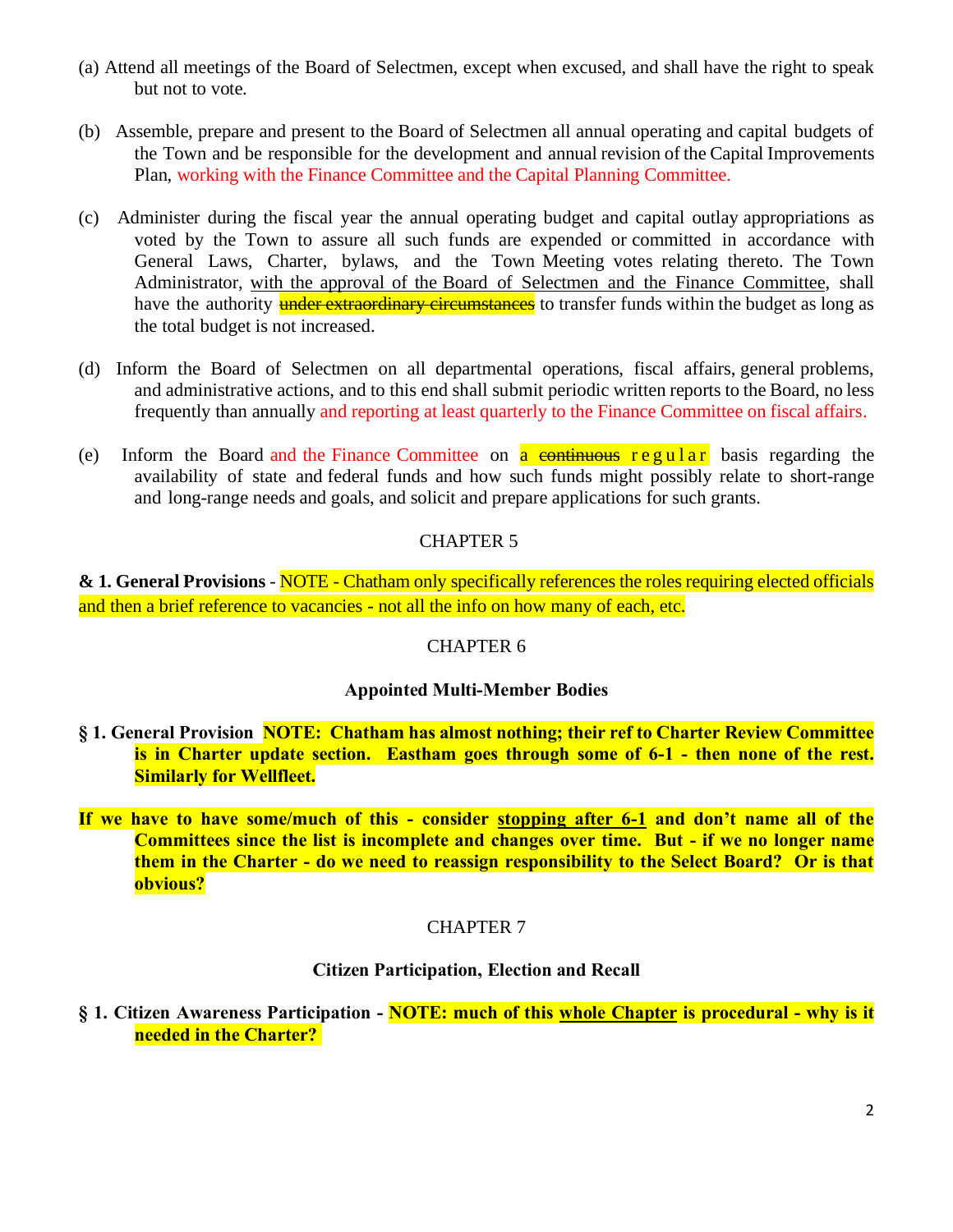# CHAPTER 8

### **Financial Provisions and Procedures**

#### **§ 1. Finance Committee - NOTE - instead of old 8-1-1 and 8-1-2:**

- **The Finance Committee, appointed by the Town Moderator, shall consist of seven regular members and two associate members apppointed for three-year overlapping terms, arranged so that the terms of at least three members shall expire at the end of the day on July 15th of each year, provided that no more than one associate member's term expires in any given year.**
- **8-1-1 A Finance Committee of nine members shall be appointed by the Moderator for three-year overlapping terms. Three members shall be appointed annually.**
- **8-1-2 Any person duly appointed to the Finance Committee shall take up the duties of the office upon the first day of the fiscal year, provided that such person shall have been sworn to the faithful performance of said person's duties by the Town Clerk.**
- **NOTE- don't need ref to being sworn in in 8-1-4 below - that applies to ALL committees - however, maybe check w/ Town Counsel. Fin Comm is appointed by Town Moderator - not by Town Admin or Select Board - so does that make a difference? Do words need to stay?**
- 8-1-4 Any person appointed to fill out an unexpired term shall take up the duties immediately, provided that the person first shall have been sworn to the faithful performance of the person's duties by the Town Clerk.
- 8-1-5 No member of the Finance Committee shall hold any other elected or appointed Town office.
- 8-1-6 It is the responsibility of the Finance Committee to independently examine and analyze all aspects of the Town's financial affairs, including proposed budgets, the Capital Improvements Plan, and all other proposals which would have a financial impact; and to inform the citizens of the Town of its findings and recommendations.
- NOTE: Fin Comm would like to MOVE this revised 8-1-6 to the top of this section to become the new 8- 1-1 - to start the Section w/ this, the responsibility of Fin Comm. Then talk about Fin Comm being appointed by the Town Moderator, etc.

# **§ 2. Submission of Budget and Budget Message**

8-2-9 The budget message shall explain the budget both in fiscal terms and in terms of what specific projects are contemplated in the year ahead linking those projects to Select Board and departmental goals and Town priorities. It shall: (a) outline the proposed financial policies of the Town for the ensuing fiscal year and the impact of those policies on future years; (b) describe the important features of the budget; (c) indicate any major changes from the current year in financial policies, expenditures, and revenues, together with the reasons for such changes; (d) summarize the Town's debt position, including the ability to raise resources through the issuance of debt; and (e) include such other material as the Town Administrator may deem appropriate.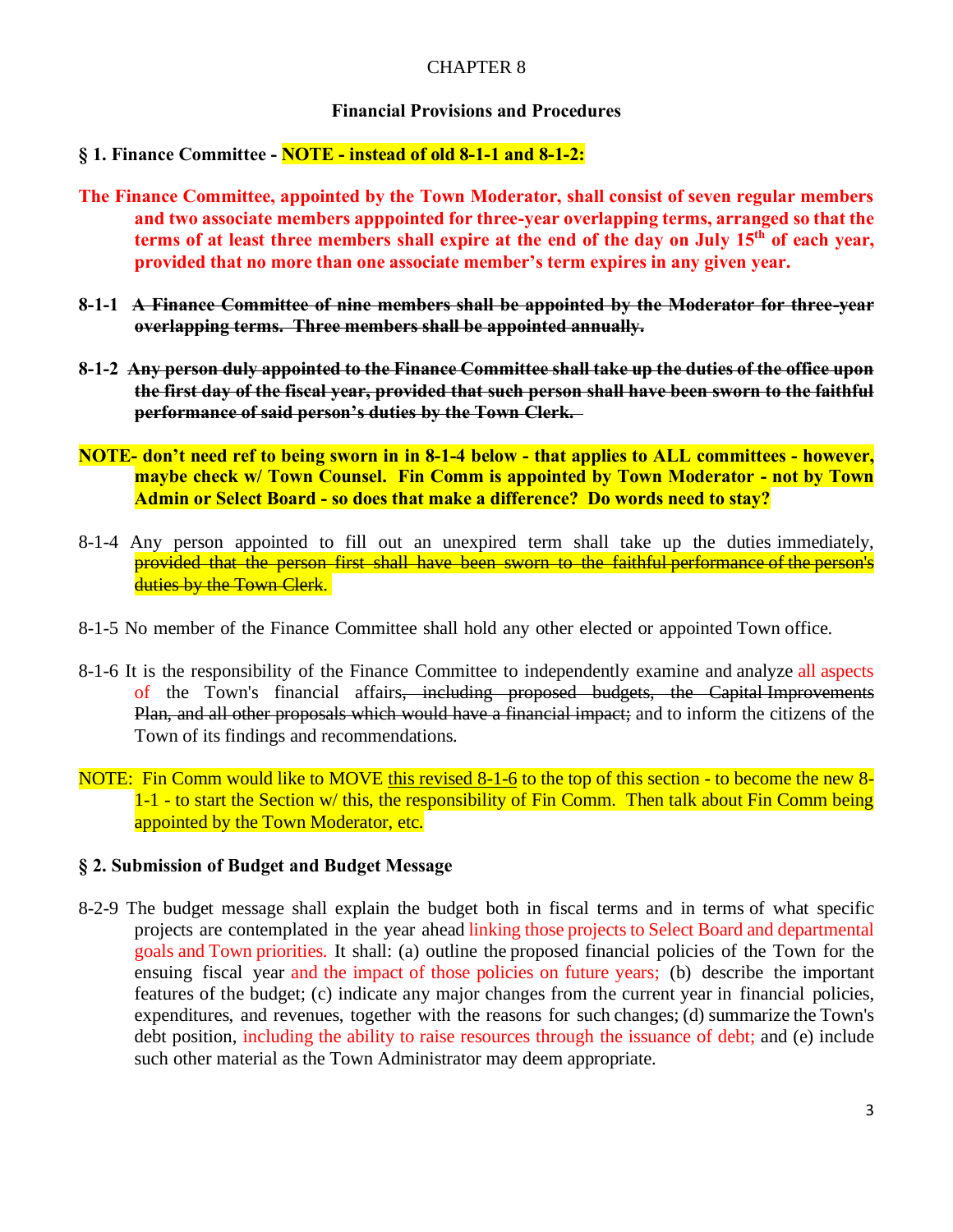8-2-10 The budget shall provide a complete financial plan for all Town funds and activities and shall be in such format as the Town Administrator, after consultation with the Finance Committee, may suggest, provided that the format is compatible with the standards recommended by the Commonwealth's Director of Accounts and/or the State Association of Finance Committees. The budget shall indicate estimated income, indicating the proposed property tax levy, and all proposed expenditures, including debt service, for both current operations and capital projects during the ensuing fiscal year, detailed by departments, offices, multi-member bodies, and specific purposes and projects.

### **§ 3. Action on Proposed Budget (skip to changed paragraphs)**

- 8-3-3 The Finance Committee shall make issue printed recommendations within the Warrant on all articles having financial implications in the Finance Committee report within the Warrant, by flier distributed on the floor of Town Meeting, or by announcement during Town Meeting.
- In preparing its recommendations, the Committee may require the Town Administrator, any Town department, office, or multi-member body to furnish it with appropriate financial reports and budgetary information at any time during the year.
- The Finance Committee's Fiscal Year Annual Report and Letter to the Town shall be included in the Warrant for the Annual Town Meeting.

# **§ 4. Budget Adoption**

# **§ 5. Capital Improvements Plan. [Amended 5-11-2015 ATM, Art. 52, effective 5-18-2016]**

- 8-5-1 Working with the Finance Committee and the Capital Planning Committee, the Town Administrator shall prepare a five year Capital Improvements Plan (CIP) and an annual Capital Budget which shall be designed to deal with unmet long range needs of the Town and to implement the goals and objectives of both long-term capital p l anning efforts as well as the Orleans Comprehensive Plan as they may be amended from time to time. The CIP shall include land acquisitions, buildings and improvements, machinery and equipment, vehicles, and infrastructure including roads, water mains, storm drainage and other publicly owned utilities. The Board of Selectmen may establish more detailed policies relating to the refinement and implementation of both the long-term capital plan and the 5-year CIP.
- 8-5-2 The Capital Improvements Plan (CIP) shall include proposed expenditures for all town activities and departments for the capital improvements defined in Section 8-5-1. Proposed capital improvements for the regional school and other regional entities shall be included in the CIP provided that such inclusion is consistent with the regional or inter-municipal agreements establishing such entities. In addition, the CIP shall include regional, county, state and federal grants that may be used to support and finance capital improvements, facilities and equipment through grants, loans or intermunicipal agreements.
- 8-5-3 The Capital Improvements Plan (CIP) shall include: (a) A clear summary of its contents; (b) A list of all capital expenditures proposed for all categories of items listed in 8-5-1 above for the next five fiscal years and projects to be included in the proposed Capital Budget for the next fiscal year, together with all supporting data; (c) cost estimates, proposed methods of financing,